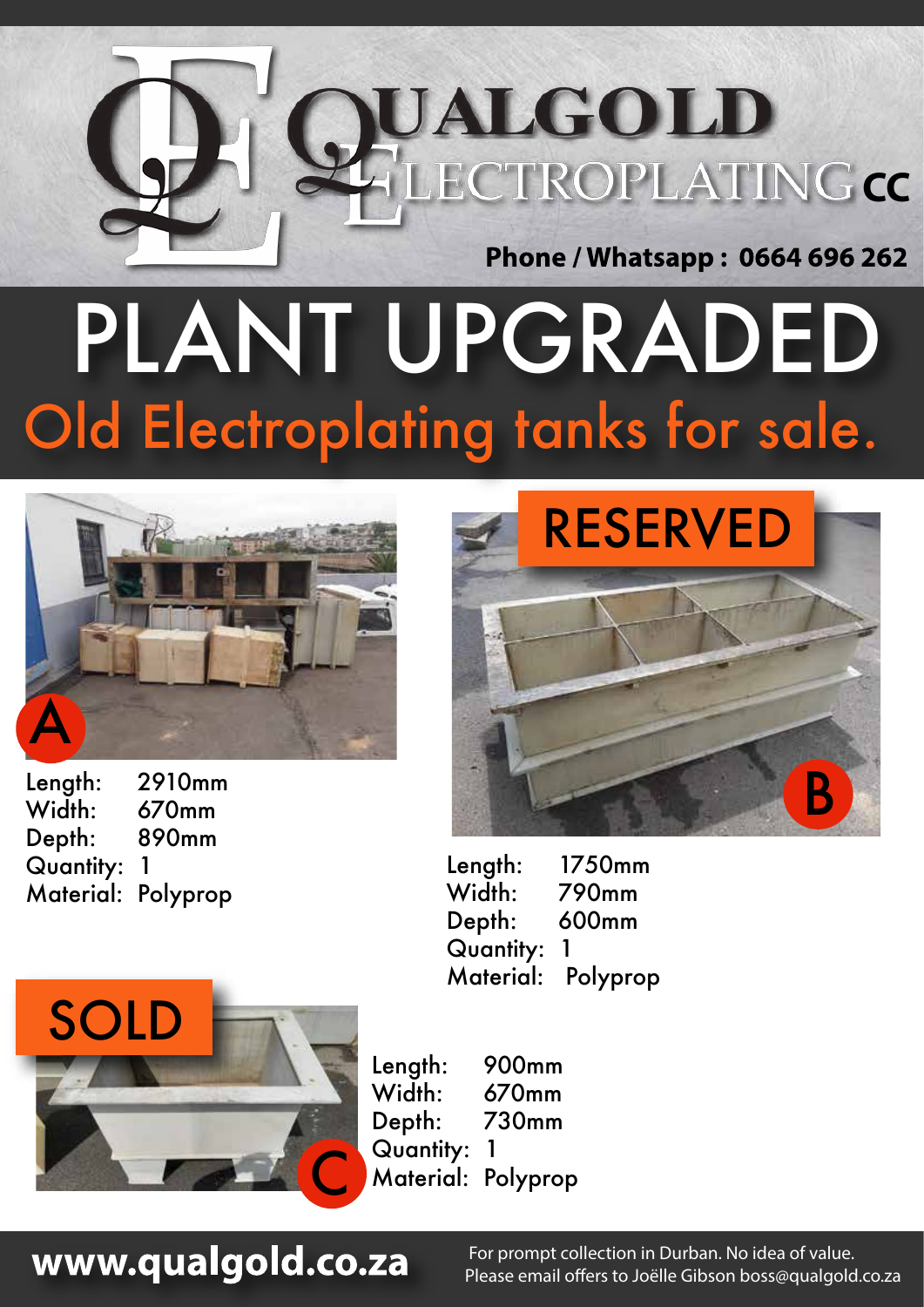

Length: 1700mm<br>Width: 1040mm 1040mm Depth: 1020mm Quantity: 2 Material: Mild Steel



Length: 2106mm<br>Width: 750mm 750mm Depth: 750mm Quantity: 1 Material: Polyprop



Length: 1530mm<br>Width: 1020mm 1020mm Depth: 850mm Quantity: 1 Material: Polyprop



Length: 1490mm Width: 700mm Depth: 900mm Quantity: 2 Material: Polyprop

## www.qualgold.co.za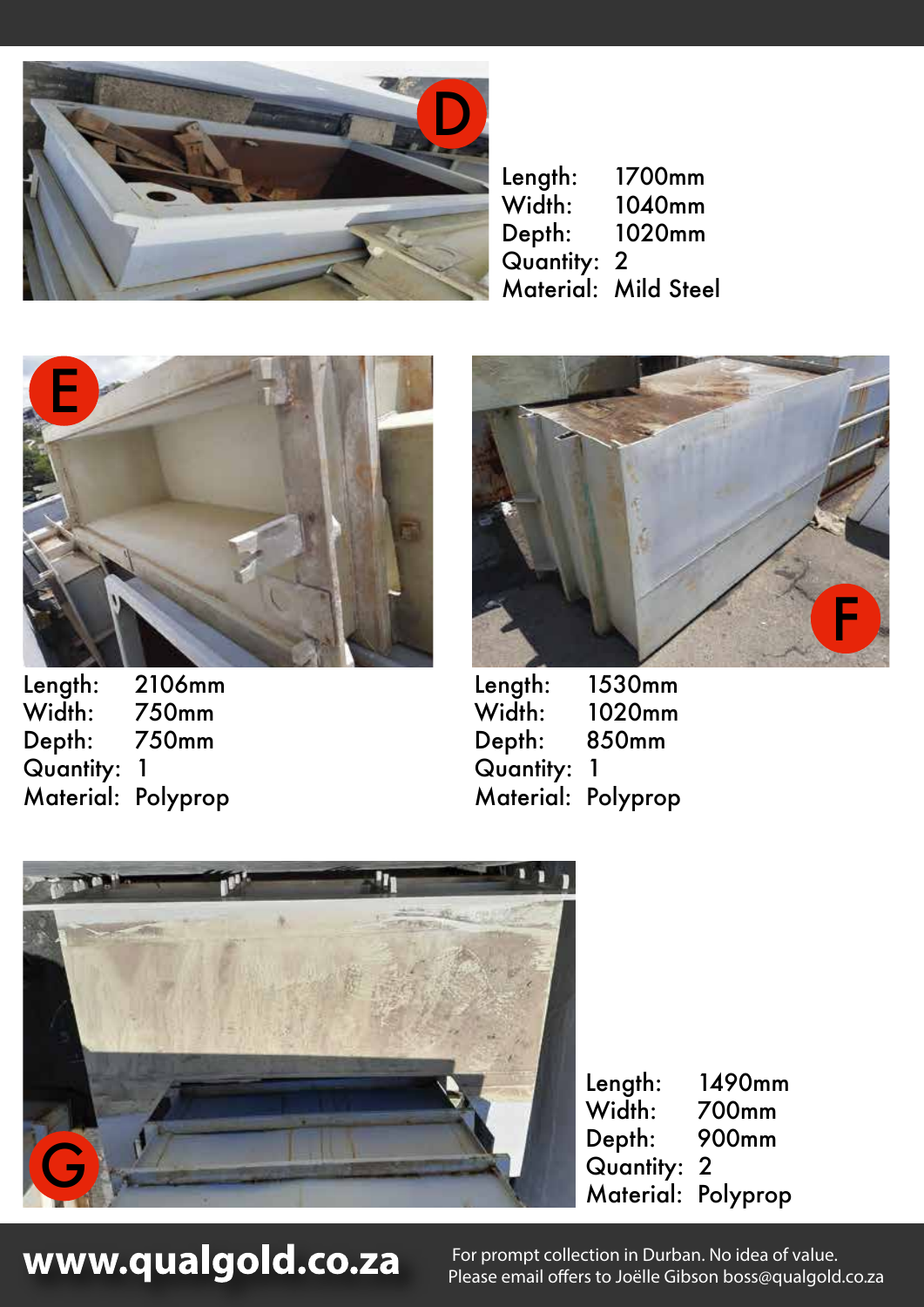

Length: 1670mm Width: 900mm<br>Depth: 1020mn 1020mm Quantity: 2 Material: Polyprop



Length: 1600mm Width: 600mm Depth: 600mm Quantity: 1 Material: Polyprop



Length: 1800mm<br>Width: 1005mm 1005mm Depth: 1005mm Quantity: 1 Material: Polyprop



Length: 1040mm<br>Width: 900mm 900mm Depth: 600mm Quantity: 1 Material: Polyprop

www.qualgold.co.za